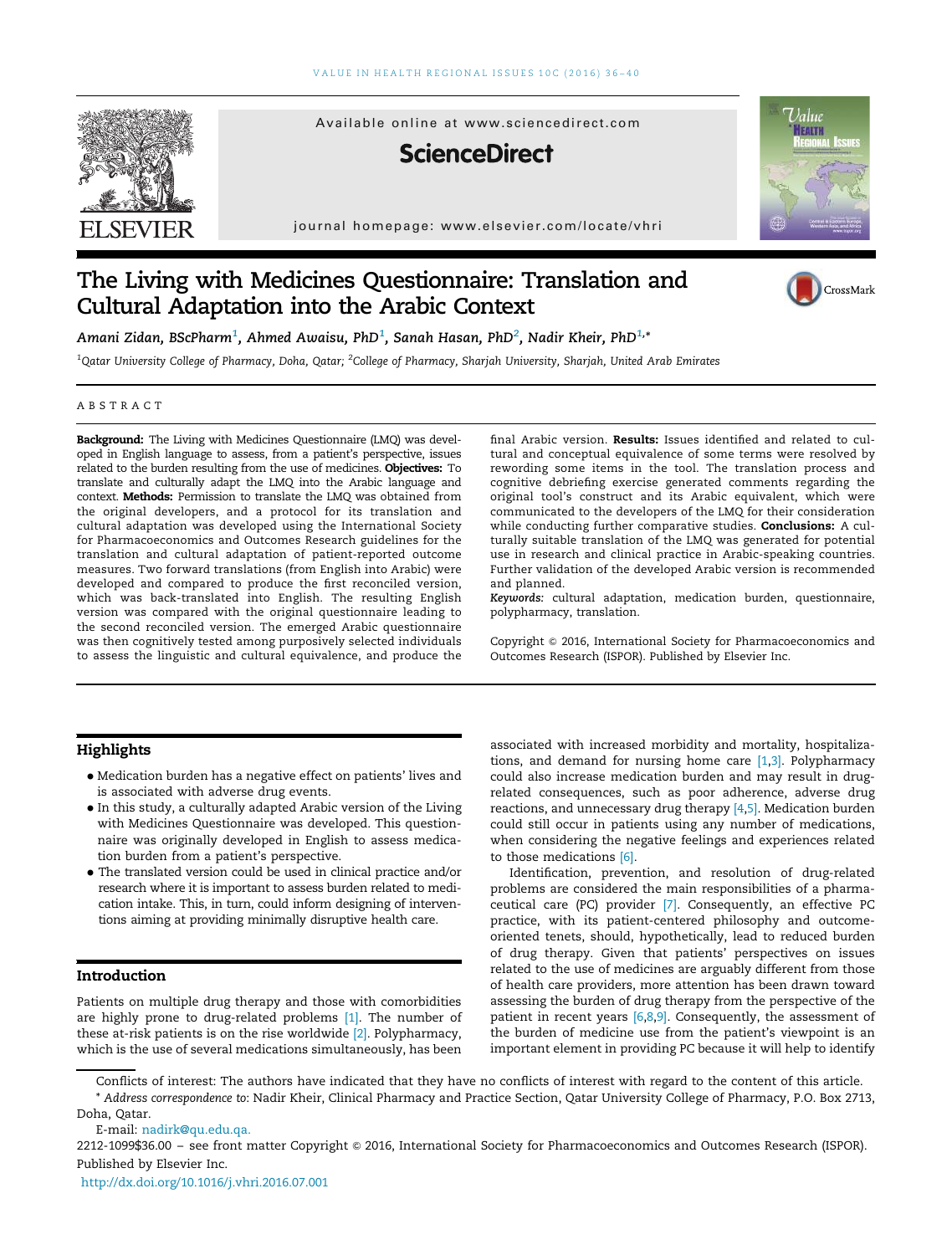the most vulnerable patients affected by the burden of therapy so that appropriate interventions could be provided to reduce this [6].

Several instruments have been developed to evaluate the aspects of medication use practices of patients [10]. This is not the case with regard to measures that assess the burden associated with medication use from the patient's perspective, where there is still paucity of validated tools in the literature. Krska et al. [6] developed and validated the Living with Medicines Questionnaire (LMQ), a measure that aims to investigate several aspects of the burden of medicine use from the patient's perspective. The LMQ was derived from earlier qualitative investigations among patients diagnosed with chronic morbidities [8]. Validations for comparative psychometric evaluations of this tool were conducted in several countries including England, Australia, Ireland, and the Netherlands [6,11]. Patients' feedback, so far, suggests the value of the questionnaire in assessing various issues such as adherence to treatment plans, patients' relationships with health care providers, and concerns about adverse drug reactions [6].

Different approaches for adaptation, validation, and translation of questionnaires related to the measurement of patientreported outcomes (PROs) have been described in the literature [12–14]. To our knowledge, there are no tools available to assess patients' perspectives on the burden associated with medicine use in the Arabic context. Similarly, an Arabic version of the LMQ had not been previously developed. Therefore, the aim of this study was to join the international efforts in instruments development to make available a culturally acceptable Arabic version of the LMQ for potential use in Arabic-speaking countries. This shall produce an invaluable tool to help assess perceptions of patients on drug therapy and the impact on their lives. This will, in turn, help to design tailored interventions that will decrease the burden of medicine use, especially among patients with chronic illnesses receiving multiple medications.

# Methods

#### Description of the LMQ

The LMQ, developed by Krska et al. [6], contained 41 statements with which the respondents indicated their level of agreement using a five-point Likert-type scale (from strongly agree to strongly disagree). In addition, a free text (open-ended) question allowed the patient the freedom to add any other relevant issues that were not covered in the questionnaire [6]. The tool comprised eight domains: relationships with health professionals, practicalities, information, efficacy, side effects, attitudes, impact, and control. A visual analogue scale (VAS) that allowed the patient to express his or her overall perceived medication burden on a scale of 0 (no burden at all) to 10 (extremely burdensome) was also included [6]. This VAS originally contained no discrete scored points between 0 and 10, but the scoring was later proposed to the developers and approved.

# The Translation and Cultural Adaptation Process

The International Society for Pharmacoeconomics and Outcomes Research (ISPOR) guidelines for adaptation, validation, and translation of questionnaires related to the measurement of PROs were used in this study (Figure 1) [12].

#### Preparation

Permission to use the LMQ was obtained from the original developers of the questionnaire (i.e., Krska et al.). A comprehensive study protocol, which contained detailed information about the design, methods, and expected results of the project, was developed and shared with the developers. The developers provided details and explanations as needed throughout the process of developing the Arabic version of the questionnaire.

#### Forward translation

Two translations of the LMQ from English to Arabic were conducted by two independent, bilingual, and qualified translators. The translators, who were experienced in translating PROs, were not informed about the content of the tool before the translation process.

# Reconciliation

A panel composed of three study investigators (two of whom were fluent in English and Arabic) and the translators convened on several occasions to develop a single Arabic version of the LMQ translations. This was done to eliminate any discrepancies in translation and to ensure cultural equivalence. This generated the first reconciled Arabic version of the LMQ.

## Back translation and review

The first reconciled Arabic version of the LMQ was backtranslated into English by a third independent, bilingual, and qualified translator who was not familiar with the original English version of the LMQ. This new English translation was compared with the original LMQ by the study investigators to test the quality of the translation and to ensure that the intended meanings of all the items were maintained. A review of the outcome of this step led to further refinement of the Arabic questionnaire and to the second reconciled Arabic version. According to the ISPOR guidelines, this step should be followed by a step of "harmonization." Nevertheless, harmonization is recommended when the tool of interest is translated into more than one language to ensure equivalence between the different developed versions. This was not the case in the present work.

#### Cognitive debriefing and review

Seven Arabic-speaking people were purposively selected for cognitive debriefing. These participants were selected to obtain a balanced sex, age, educational level, and nationality representation. Although the purpose of this step was to ensure that the developed Arabic version was comprehensible to the general population, most of the selected participants had at least one chronic condition. They provided feedback on the second reconciled LMQ Arabic version in areas related to comprehension, time burden, and acceptability. Discussions during this review of the cognitive debriefing process resulted in refining the changes made in the previous steps pertaining to cultural and linguistic issues. The cognitive debriefing process also allowed investigators to assess the acceptability of the content of the original LMQ, and to communicate this to the developers of the original version.

# Proofreading and final report

The Arabic version of the LMQ was revised carefully by the study investigators to produce the final translation. A final report regarding the original LMQ and the Arabic translation, the methods used to generate the translated version, and the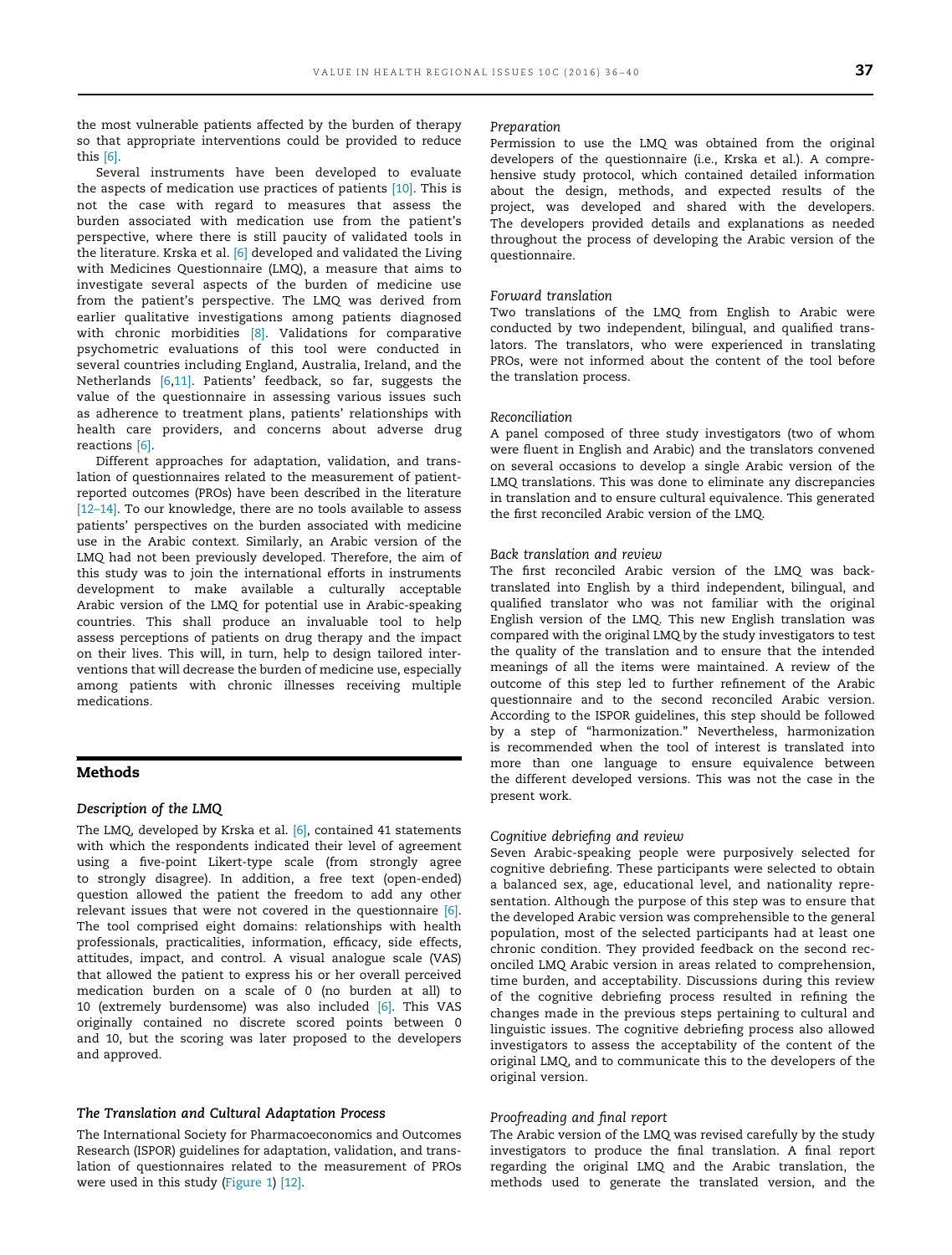

Figure 1 – Steps for the translation and cultural adaptation of the LMQ into Arabic (based on ISPOR guidelines).

findings arising during the linguistic validation process was generated and shared with the LMQ developers.

The flow diagram in Figure 1 shows the multistep process and the outcomes of each stage in the development of the Arabic version of the questionnaire.

# Results

#### Title and Instructions Translation

The instrument's title and the instructions were translated with no need for changes. Questions about demographic characteristics, which were at the end of the original LMQ, were moved to the first page to avoid missing important demographic data. The question about the ethnic group of the respondent was replaced by a question about nationality.

#### Items Translation and Cultural Adaptation

Statements of the instrument were evaluated carefully by the study investigators at the semantic, conceptual, and cultural levels. In this respect, some words were changed to retain the intended meaning and direction of the statement and to suit the Arabic context (Table 1).

The backward translation review revealed no major issues in the translation. Only a few statements were rearranged to be easier for and closer to the Arabic respondent's understanding while maintaining the intended meaning of the original sentences. Details of the issues raised were reported to and discussed with the LMQ developers. Issues which arose during the process of translation and cultural adaptation are presented in Table 1.

# The Visual Analogue Scale

A decision was made, through discussions among the research investigators, to change the VAS to one with discrete graduation between 0 (no burden at all) and 10 (extremely burdensome). This proposed change was communicated to (and approved by) the original instrument developers. The rationale for adding discrete scores to the VAS was to help in providing a global selfassessment of the burden of medicine use and to allow measuring associations with the overall LMQ score and with each of its domains.

## Cognitive Debriefing

The characteristics of the individuals who participated in the cognitive debriefing interviews are presented in Table 2. The

| Item<br>Item<br>no.                                                                                         | Translation issue<br>Action                                                                                                                                                                                                                                                                                                                            |
|-------------------------------------------------------------------------------------------------------------|--------------------------------------------------------------------------------------------------------------------------------------------------------------------------------------------------------------------------------------------------------------------------------------------------------------------------------------------------------|
| "I am comfortable<br>$\overline{4}$<br>with the times I<br>should take my<br>medicines."<br>item.           | When back-translated into English, the term<br>The word "comfortable" was translated into a<br>"comfortable" became "relieved," which would<br>word in Arabic that meant "accept."<br>change the meaning and the direction of the                                                                                                                      |
| 11<br>"I can vary the dose<br>of the medicines I<br>take."<br>need.                                         | Literal translation may change the direction of<br>It was translated to express the confidence that<br>the item and may give the meaning that the<br>respondents would have to tailor the dose as<br>patient will change the dose regardless of the<br>per their needs, which is the intended meaning<br>of the item.                                  |
| "I am concerned that<br>17<br>my medicines<br>interact with<br>alcohol."<br>culture.                        | Cultural adaptations were performed to ensure<br>This was translated into Arabic that meant "I am<br>acceptance of the respondents to answer such<br>concerned that my medicines interact with my<br>an item because alcohol consumption, even<br>nutritional habits (other foods, alcohol,<br>though common, is not a norm in the Arabic<br>drinks)." |
| "My life revolves<br>41<br>around using my<br>medicines."<br><b>IMO</b> Living with Modicines Questionnaire | This item was translated into a sentence that<br>If translated literally, it would be hard to<br>understand and would deliver a different<br>meant using medicines takes a major part of<br>the life of the patient.<br>meaning and direction of the item.                                                                                             |

LMQ, Living with Medicines Questionnaire.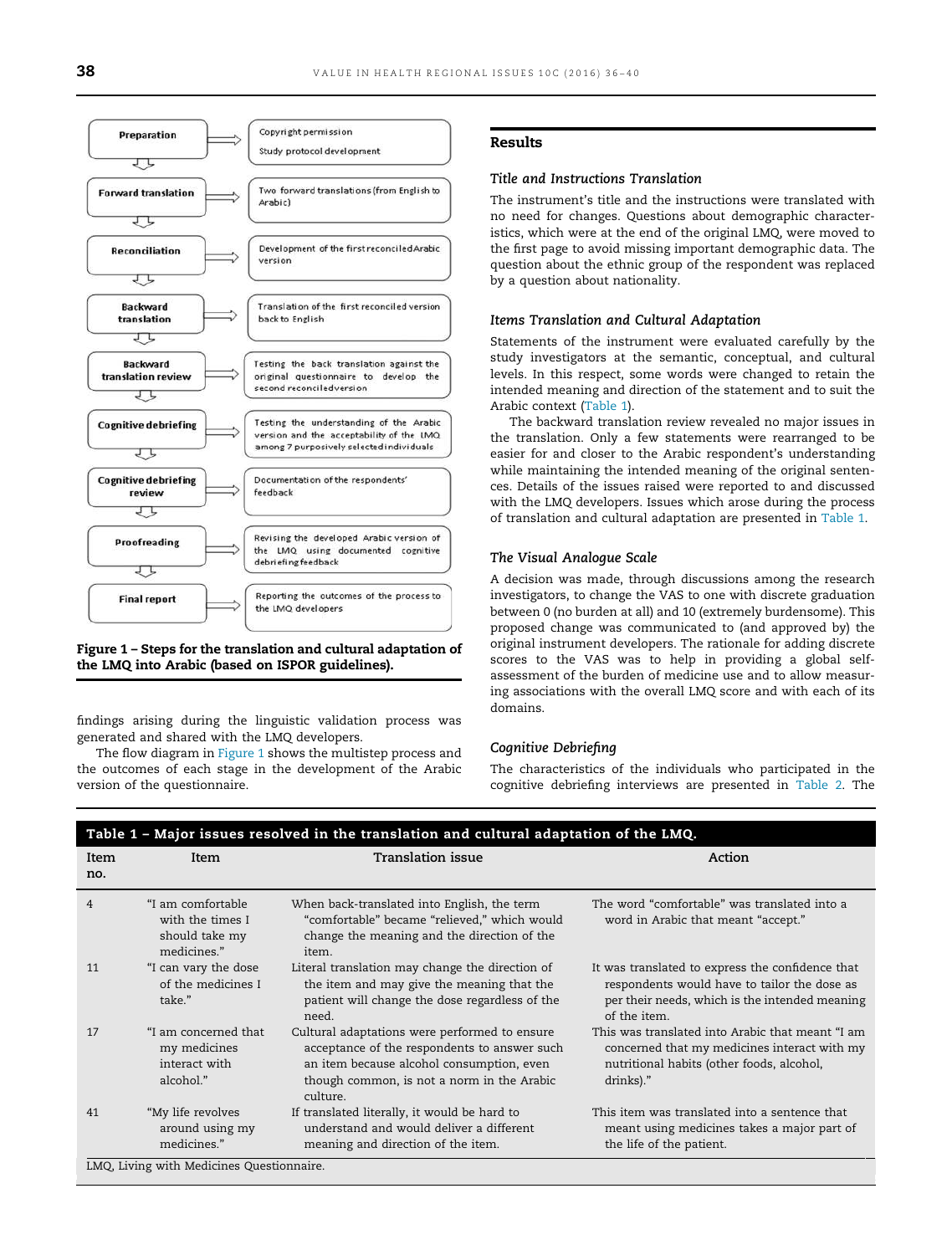| Table 2 - Characteristics of the participants selected for cognitive debriefing. |            |             |            |                           |                           |                             |  |  |
|----------------------------------------------------------------------------------|------------|-------------|------------|---------------------------|---------------------------|-----------------------------|--|--|
| Participant                                                                      | <b>Sex</b> | Nationality | Age<br>(y) | Occupation                | Interview place           | Interview duration<br>(min) |  |  |
| P <sub>1</sub>                                                                   | Female     | Syrian      | 26         | Physical therapist        | Home                      | 60                          |  |  |
| P <sub>2</sub>                                                                   | Female     | Qatari      | 35         | Red Crescent<br>volunteer | Coffee shop               | 50                          |  |  |
| P <sub>3</sub>                                                                   | Male       | Lebanese    | 57         | Manager                   | Participant's office      | 60                          |  |  |
| <b>P4</b>                                                                        | Female     | Syrian      | 23         | University student        | Researcher's office       | 75                          |  |  |
| P <sub>5</sub>                                                                   | Female     | Libyan      | 28         | University student        | Researcher's office       | 45                          |  |  |
| P <sub>6</sub>                                                                   | Male       | Qatari      | 58         | Real estate expert        | Participant's office      | 40                          |  |  |
| P7                                                                               | Male       | Egyptian    | 45         | Laborer                   | Construction work<br>site | 45                          |  |  |
| *Qatar University.                                                               |            |             |            |                           |                           |                             |  |  |

interviews conducted revealed an overall good understanding of most of the questionnaire's statements and their Arabic translation. Almost all of the interviewed individuals commented on the length of the questionnaire (41 items) and the presence of some items that clustered around similar meaning. For example, item 3, "I am satisfied with the effectiveness of my medicines,' and item 25, "My medicines live up to my expectations," were, to some respondents, measuring the effectiveness of their medications. No changes, however, were suggested regarding these items, because these closely related questions have subtle differences between them. Respondents' suggestions and comments regarding not only the Arabic but also the original version were reported to the LMQ developers in detail.

# Discussion

The development of the LMQ was the first attempt to introduce an instrument that assesses the burden related to the use of medicines from a patient's perspective [6]. This work adds to the growing evidence that issues related to medication intake are perceived differently by patients when compared with health care providers [15]. Although studies concentrating on culturally adapting measures may vary in their methodologies, we committed to follow best practices provided by the ISPOR to ensure credible and robust outcomes.

Present recommendations in the literature exist for adopting already existing tools for use in different study environments and settings [14,16,17]. Nevertheless, achieving cultural equivalence of measurement tools in practice is important to enhance the comparability of results generated from the use of these tools in different cultures [17]. Among societies with different cultures, questionnaires should be used only after previous testing within the target environment [16].

Diverse approaches have been used to conduct translation and cultural adaptation processes [16,18,19]. For example, Santo et al. [16] have adapted the Brazilian-Portuguese version of a selfreport measure for dry eye from the US English version. Within their nine-step approach in cultural adaptation, they performed the back translation on the final adapted version after it had been tested for comprehension. Tran et al. [18] have developed an English version of the French Treatment Burden Questionnaire. Before conducting the forward-backward translation, the investigators tried to characterize the concept that the tool of interest measures among the target population (English-speaking). This diversity is due to the enormous differences in languages, cultures, and settings where these studies have been conducted, in addition to the diversity of the types of the tools adapted.

Because the statements of the LMQ were derived from earlier qualitative investigations among patients diagnosed with chronic morbidities [8], they were found to be clear and easy to understand by participants of different backgrounds. Our study revealed no major challenges during the translation process. This may have been because guidelines were carefully followed to maintain the cultural equivalence besides the questionnaire's intended meaning.

Similarly, decisions regarding the addition, elimination, or rewording of the items of instruments to maintain the cultural equivalence in questionnaire translation and validation processes have been described in the literature [18,20]. In this study, several issues were raised; most notably was a question in the demographic information page that asked participants about their ethnic group. A decision was made to replace the question on ethnic group with a question on nationality to act as a better differentiator among the Arabic-speaking people. Moreover, there was an item that asked respondents about concerns related to interactions between alcohol and other medications. We proposed changing or rewording the question because despite the fact that consuming alcohol is common, it is still considered socially unacceptable in the Arabic culture. The point was that including alcohol consumption as the main focus within an item in the questionnaire could raise some cultural sensitivity issues. It was not totally deleted, but the item was paraphrased such that alcohol consumption remained within an item that covered other dietary items and their potential interactions with medications.

In addition, discussion was held with the developers regarding the inclusion of a nongraduated VAS that was added at the end of the LMQ. The investigators of this study preferred to use a graded VAS with scores ranging from 0 to 10; this was to help in the interpretation of the findings resulting from using this tool, a suggestion that was approved by the developers.

The cognitive debriefing interviews were conducted to assess the comprehension and time burden of the questionnaire. The overall good level of comprehension of almost all the statements within the tool was predicted because the development of the LMQ was based on qualitative explorations of patients' perspectives on medication-related issues. The respondents' comments about the length of the questionnaire and the redundancy of some items could be explained by the fact that this tool was designed to identify almost all possible issues related to medicine intake. This is not unusual. In some studies, criticism of the original instrument occurred and changes that could affect its central construct were proposed as a result of testing the tool in different populations [16,18,19].

Most of the guidelines regarding translation and cultural adaptation of PRO instruments recommend that the back translation is carried out by a native speaker of the original language